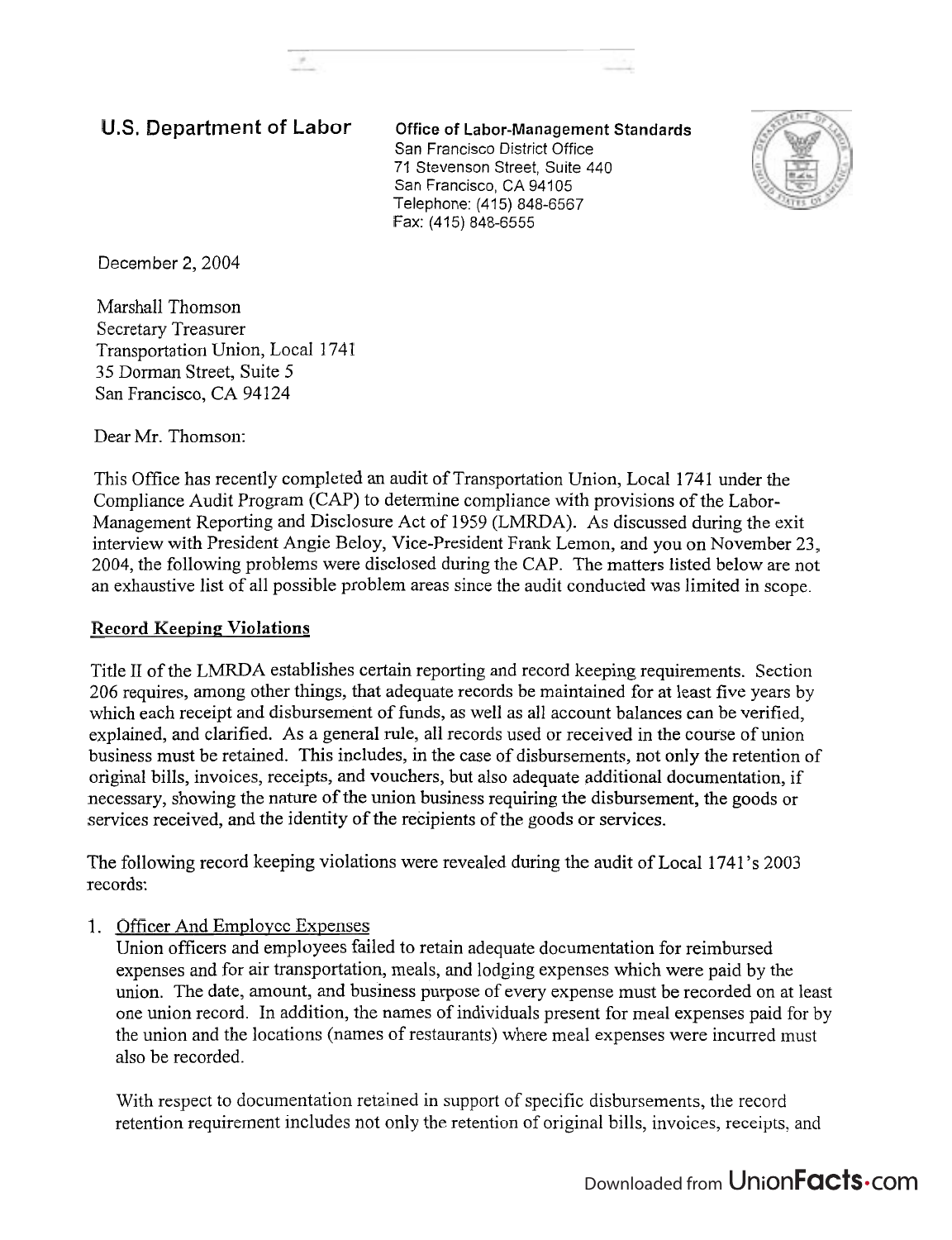vouchers, but also additional documentation, if necessary, showing the nature of the union business requiring the disbursement, the goods or services received, and all the recipients of the goods or services. In most instances, this documentation requirement can be most easily satisfied with a sufficiently descriptive receipt. If a receipt is not sufficiently descriptive, a note can be written on it providing the additional information. An exception may be made only in those cases where 1) other equally descriptive documentation has been maintained, and 2) there is evidence of actual oversight and control over disbursements.

### 2. Lost Wages/Time

 $\mathcal{P}_\alpha$ 

The vouchers submitted by union personnel for lost wages were devoid of essential' details. Lost time vouchers must identify the date, the number of hours, the applicable rate of pay, and the description of the union business conducted. More importantly, according to Local 1741's general lost time policy, an employee should not receive lost time wages from the union while at the same time receiving wages from the employer. This situation of dual payments occurred regularly throughout the audit year. As agreed upon, Local 1741 will immediately cease this practice which violates its own lost time policy. If Local 1741 wishes to compensate its officers above and beyond hislher regular wages, this would not be considered lost time. It was suggested that Local 1741 consult the international union and seek legal guidance concerning an alternative compensation plan that would not violate the union's lost time policy.

### 3. Receipts

Receipts or check stubs from employer dues check-off were not maintained. Laidlaw Transit receipts, for the months of January, September, and October 2003, were recorded in the journal but there were no supporting documents to be found. These records must be retained.

#### 4. Other

Adequate documentation was not retained for general purchases and for office supplies. These records must be retained.

As agreed, provided that Local 1741 maintains adequate documentation in the future, no additional enforcement action will be taken regarding these violations.

# **Reporting Violations**

The CAP disclosed a violation of LMRDA section 201(b), because the Labor Organization Annual Report (Form LM-3) filed by Local 1741 for fiscal year ending December 31, 2003 was deficient in the following area:

ITEM 25 (cash) was incorrectly reported. Local 1741's savings (strike fund) account was not included in the amount reported.

ITEM 9 (place records kept) was answered "no." However, the address where your union's records are kept was not provided in Item 56 (additional information).

ITEMS 40-43 (cash receipts) must each be completed with the appropriate number or "0."

ITEM *55* (total disbursements) must equal the total of Items 45 through 54.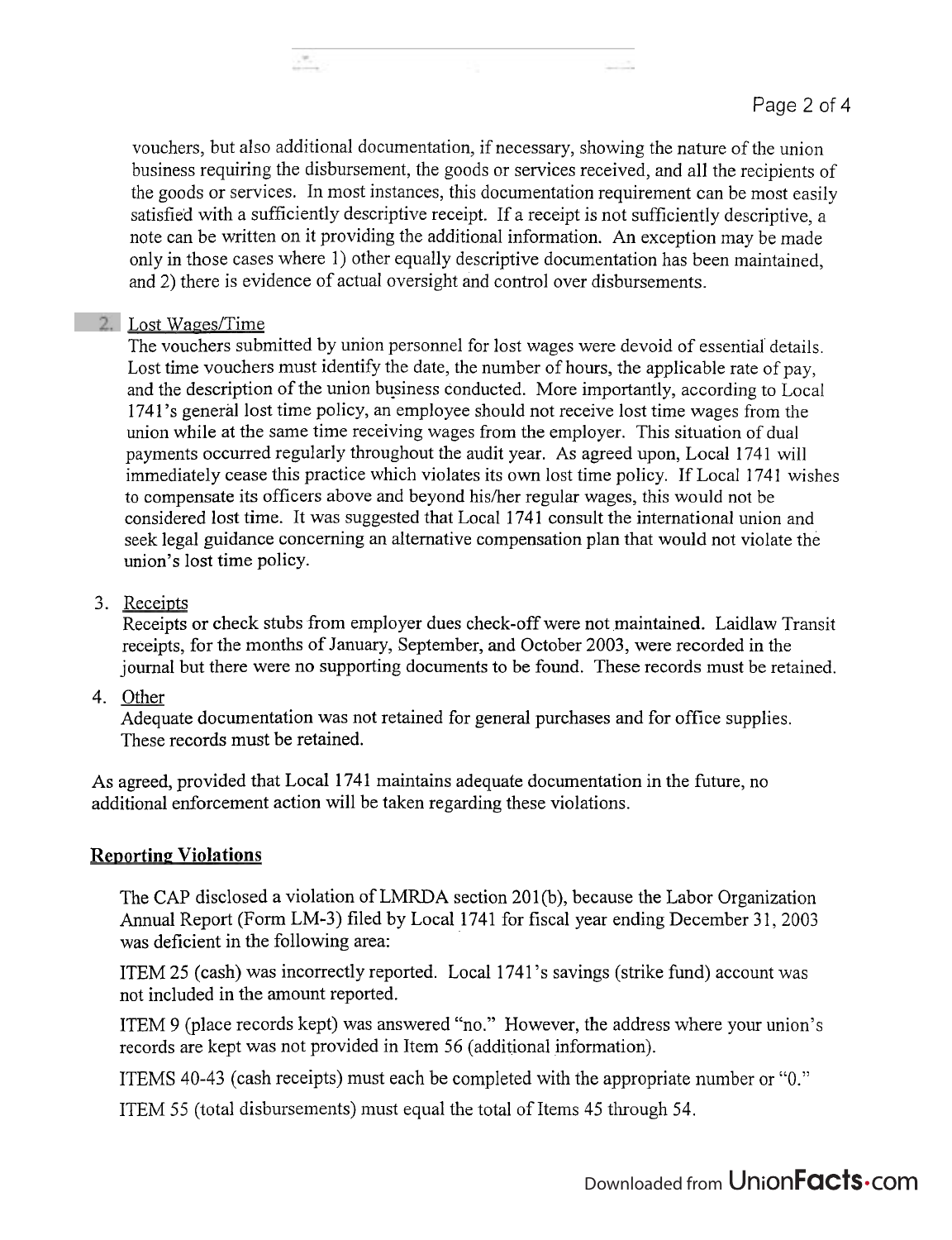Cash Reconciliation: Your union's reported cash figures for the reporting period do not balance (reconcile). Specially, cash at the start of the reporting period (Item 25(A)) plus total receipts (Item 44) minus total disbursements (Item 55) does not equal cash at the end of the reporting period (Item 25(B)). Either one or more of the reported figures in these items is inaccurate or was blank and should be corrected or the cash shortage or overage must be explained in Item 56 (additional information). (See the worktable on page 14 of the instructions.)

It will be necessary for Local 1741 to file amended LM-3 report for 2003 to correct the deficient items discussed above. The necessary reporting forms and instructions are enclosed for your use. You may also use the new electronic forms software available from OLMS to complete the amended reports. One copy of each amended report should be submitted to this office at the above address as soon as possible, but no later than December 17,2004. Before mailing, review the reports thoroughly to be sure they are complete, accurate, and signed properly with original signatures.

# **Other Issues**

### 1. Failure To File Bylaws

The CAP disclosed a violation of LMRDA section 201(a) which requires that unions submit a copy of their current constitution with its LM report when changes are made. Local 1741 amended its constitution in 2003, but a copy of the constitution was not filed with Local 1741's LM-3 report for that year. The union's failure to file the amended constitution was remedied since a current copy was provided on October 6,2004. No further action is necessary at this time.

# 2. No Authorization For Salaries

During the audit, I advised you that authorization of the salary paid for the position of secretary-treasurer could not be found in union records. I suggest that Local 1741 take steps to document the authorized salary by discussing it at a future meeting and recording it in meeting minutes or some other internal document. When the authorized salary has been recorded in union records, I would appreciate it if you would forward a copy of the record documenting the authorization to me at the above address.

# 3. Countersignature (Signing Blank Checks)

During the audit, you advised that President Angie Beloy signs blank checks in advance. Your union's constitution requires that all checks be signed by the president and treasurer. The countersignature requirement is an effective internal control of union funds. Its purpose is to attest to the authenticity of a completed document already signed. However, countersigning a blank check in advance does not attest to the authenticity of a completed check, and completely circumvents and undermines the whole purpose of the countersignature requirement. You may wish to revise your check disbursement method.

Furthermore, it was discovered that the union officer who was also the payee on the check, often times co-signed his/her own check. Again, for effective internal control of union funds, two disinterested officers should sign these checks. You may wish to expand the number of signatories to accomplish this.